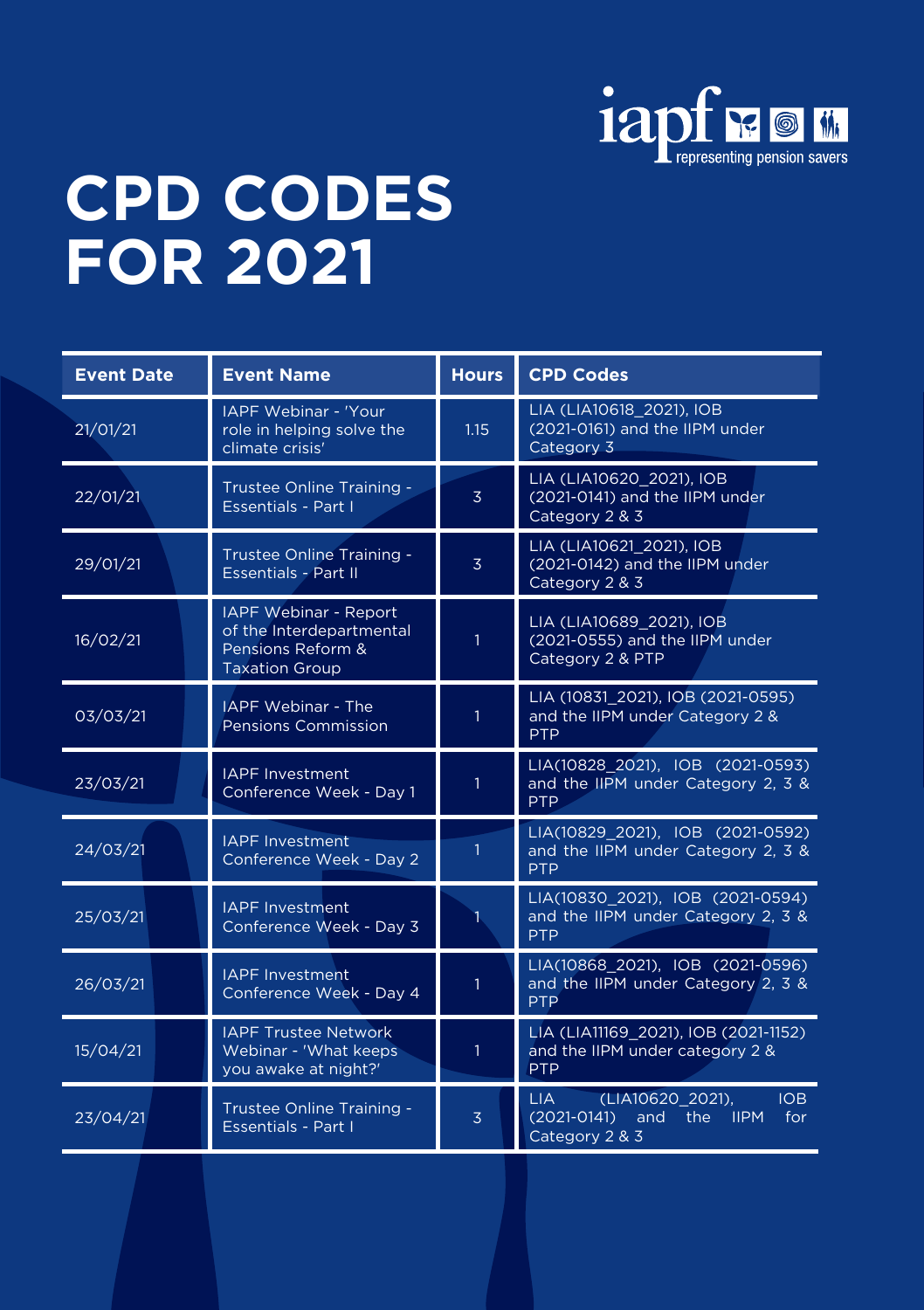## **CPD CODES FOR 2021**

| <b>Event Date</b> | <b>Event Name</b>                                                                                             | <b>Hours</b>   | <b>CPD Codes</b>                                                                                     |
|-------------------|---------------------------------------------------------------------------------------------------------------|----------------|------------------------------------------------------------------------------------------------------|
| 29/04/21          | IAPF Webinar - Multi-<br>asset solutions to ESG<br>problems                                                   | $\mathbf{1}$   | LIA (LIA11060 2021), IOB<br>(2021-1095) and the IIPM under<br>Category 3                             |
| 30/04/21          | Trustee Online Training -<br><b>Essentials - Part II</b>                                                      | $\overline{3}$ | LIA (LIA10621 2021), IOB<br>(2021-0142) and the IIPM for<br>Category 2 & 3                           |
| 18/05/21          | <b>IAPF DC Conference</b><br>Week - Day 1                                                                     | 1              | LIA (LIA11279 2021), IOB (2021-1328)<br>and the IIPM under Category 2 & PTP                          |
| 19/05/21          | <b>IAPF DC Conference</b><br>Week - Day 2                                                                     | $\mathbf{1}$   | LIA (LIA11280 2021), IOB<br>(2021-1327) and the IIPM under<br>Category 2, 3 & PTP                    |
| 20/05/21          | <b>IAPF DC Conference</b><br>Week - Day 3                                                                     | 1              | LIA (LIA11281 2021), IOB<br>(2021-1325) and the IIPM under<br>Category 2, 3 & PTP                    |
| 27/05/21          | IAPF Webinar - 'A<br>Phoenix or a Cuckoo? The<br>rise of institutional capital<br>in residential real estate' | $\mathbf{1}$   | LIA (LIA11271 2021), IOB (2021-1326)<br>and the IIPM under Category 2, 3 &<br><b>PTP</b>             |
| 15/06/21          | IAPF Webinar - Covid.<br>Inflation, Energy<br><b>Transition and Beyond in</b><br>Infrastructure Investment    | 1              | LIA (LIA11539 2021), IOB (2021-1677)<br>and the IIPM under Category 2 & PTP                          |
| 25/06/21          | <b>IAPF Webinar - 'Pensions'</b><br>Tracing: Challenges &<br>Solutions'                                       | 1              | LIA (LIA11526 2021), IOB (2021-1597)<br>and the IIPM under Category 2 & PTP                          |
| 08/07/21          | <b>IAPF Webinar - 'The Role</b><br>of Diversified Growth in<br>an Inflationary World'                         | $\mathbf{1}$   | LIA (LIA11671_2021), IOB<br>(2021-1841) and the IIPM under<br>Category 3                             |
| 10/09/21          | Trustee Online Training -<br><b>Essentials - Part I</b>                                                       | $\overline{3}$ | (LIA10620 2021),<br>IOB<br>LIA  <br>$(2021-0141)$ and<br><b>IIPM</b><br>for<br>the<br>Category 2 & 3 |
| 16/09/21          | <b>IAPF Webinar</b>                                                                                           | 1              | LIA (LIA12023 2021), the IOB<br>(2021-2360) and the IIPM under<br>category 3                         |
| 17/09/21          | Trustee Online Training -<br><b>Essentials - Part II</b>                                                      | $\overline{3}$ | LIA (LIA10621 2021), IOB<br>(2021-0142) and the IIPM under<br>Category 2 & 3                         |